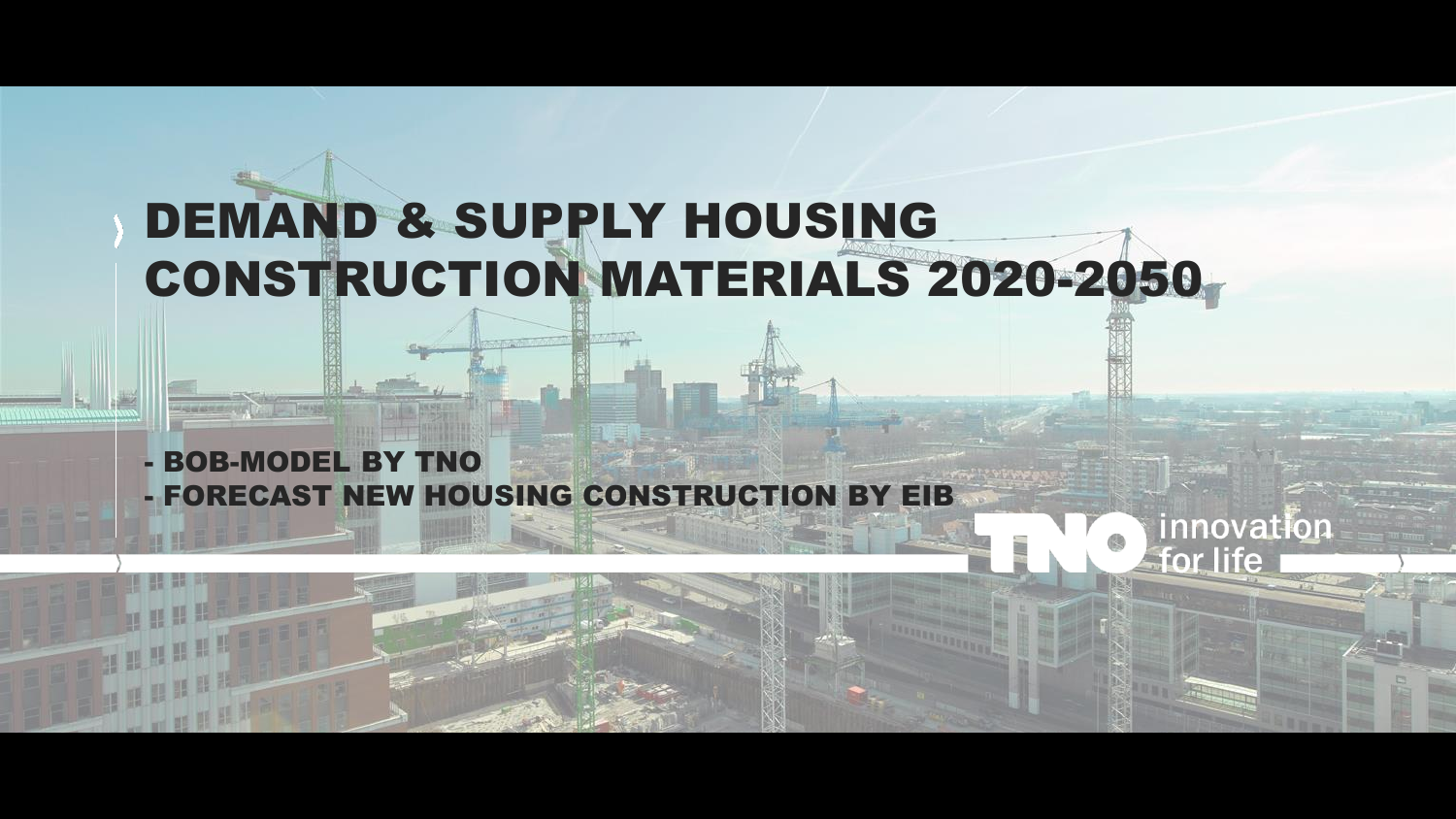

### STEP-UP IN HOUSING CONSTRUCTION

Reason for this model:

- An applied contribution towards stepping-up of circularity in the housing construction sector;
- **Focus on optimal re-use of secundary building materials;**
- Reduction of CO2 related to the use of building materials.  $\lambda$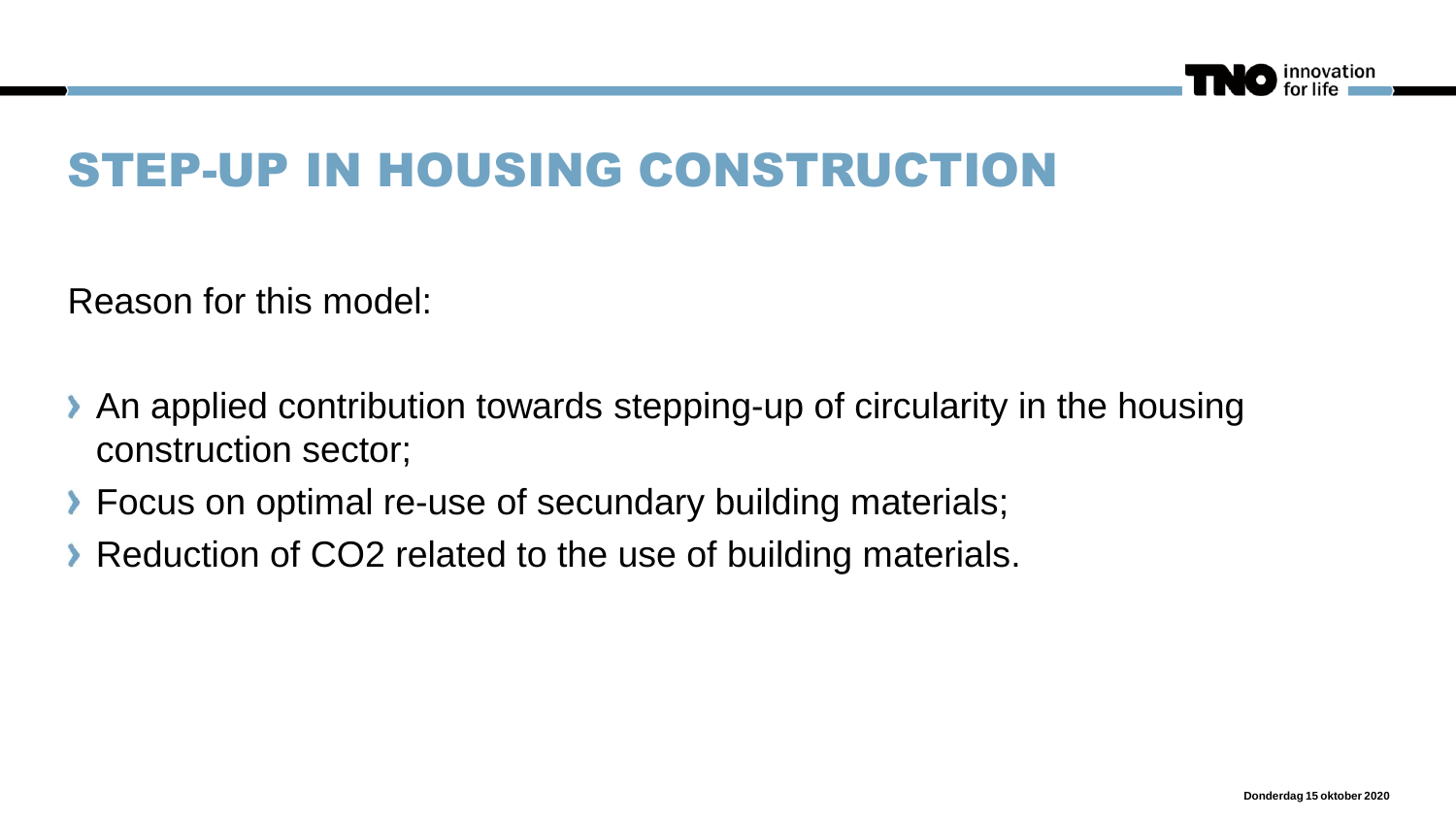

#### BOB-MODEL: PREDICTION SUPPLY & DEMAND OF BUILDING MATERIALS

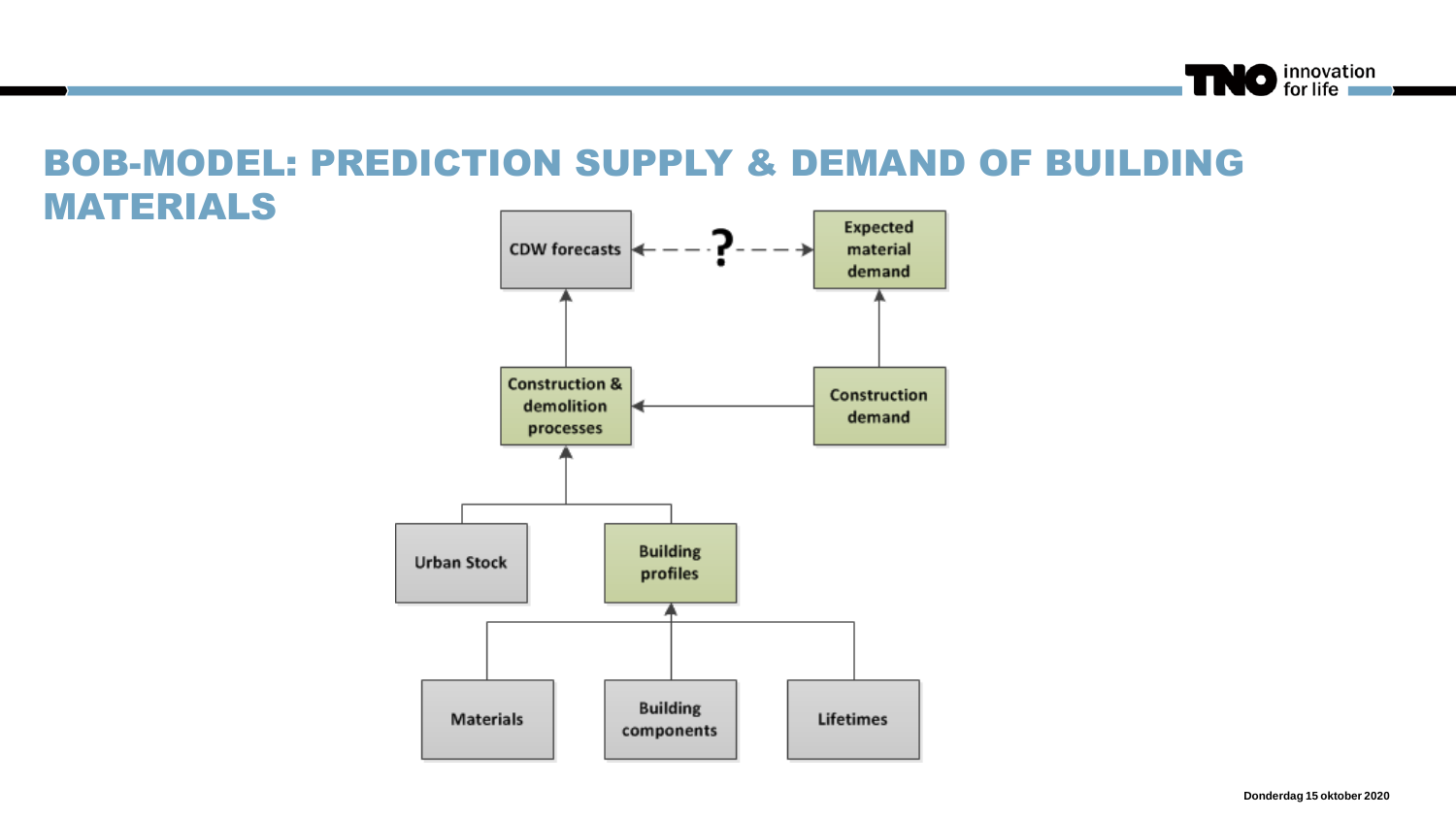

#### HOUSING CONSTRUCTION: SUPPLY OF SECUNDARY MATERIALS BETWEEN 2020 AND 2050



**Donderdag 15 oktober 2020**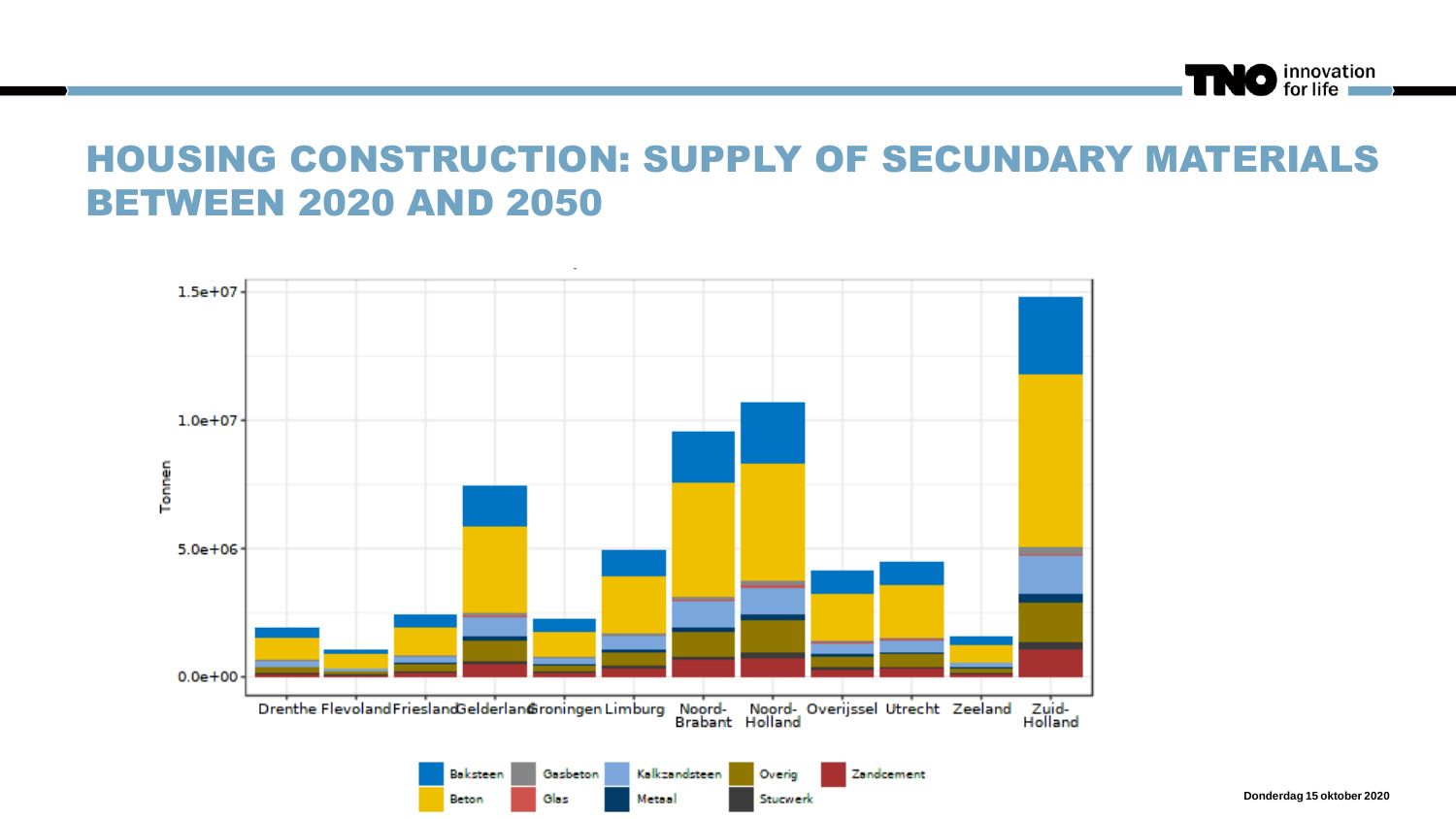#### HOUSING CONSTRUCTION: DEMAND FOR MATERIALS FOR NEWBUILD BETWEEN 2020 AND 2050

Bouwmaterialen in Nederland, in tonnen



**Donderdag 15 oktober 2020**

O innovation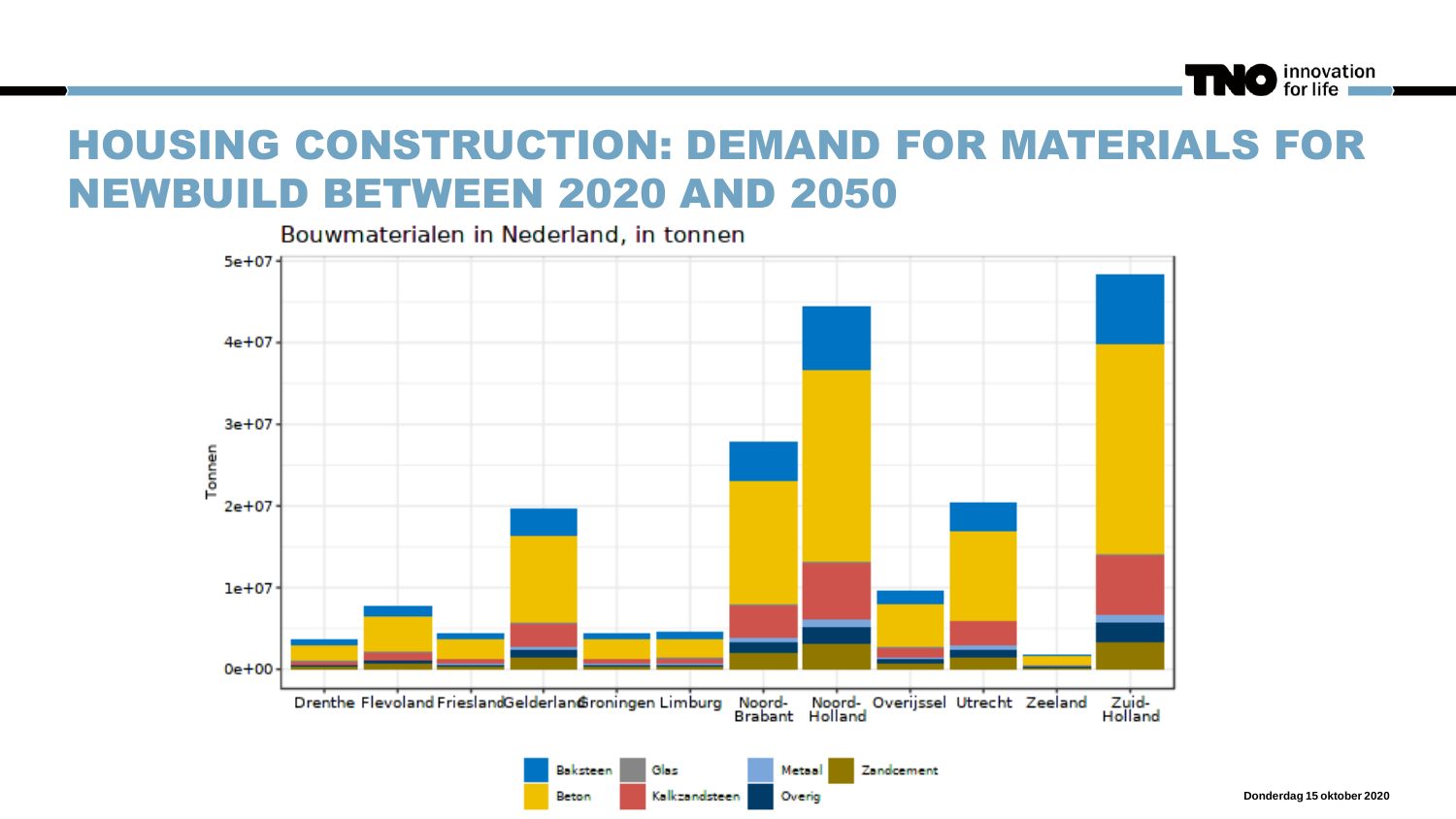



innovation<br>for life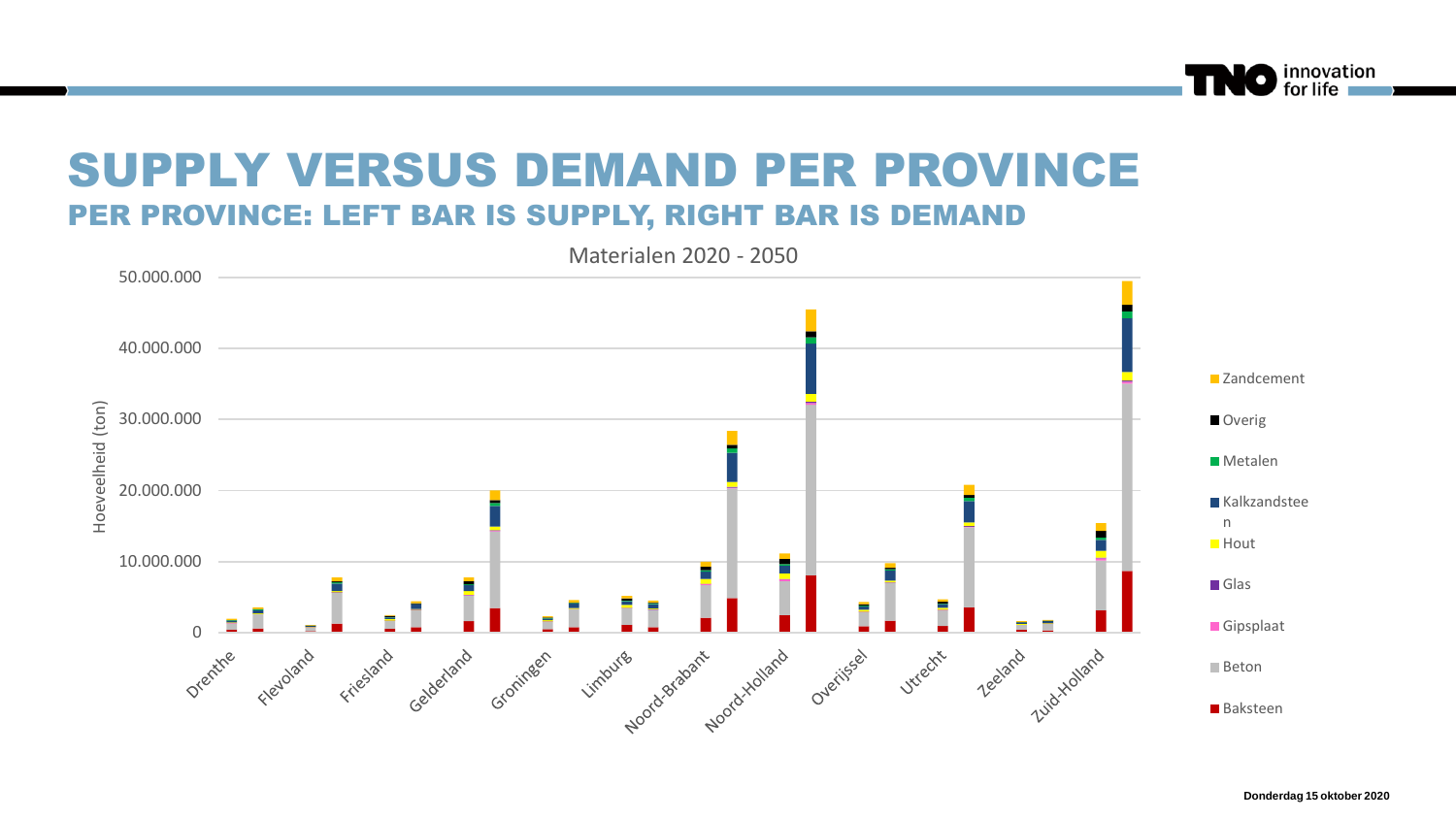

## DEMAND MATERIALS PER PROVINCE

(NUMBERS REFLECT THE MULTIPLIER BETWEEN DEMAND & SUPPLY)



**Donderdag 15 oktober 2020**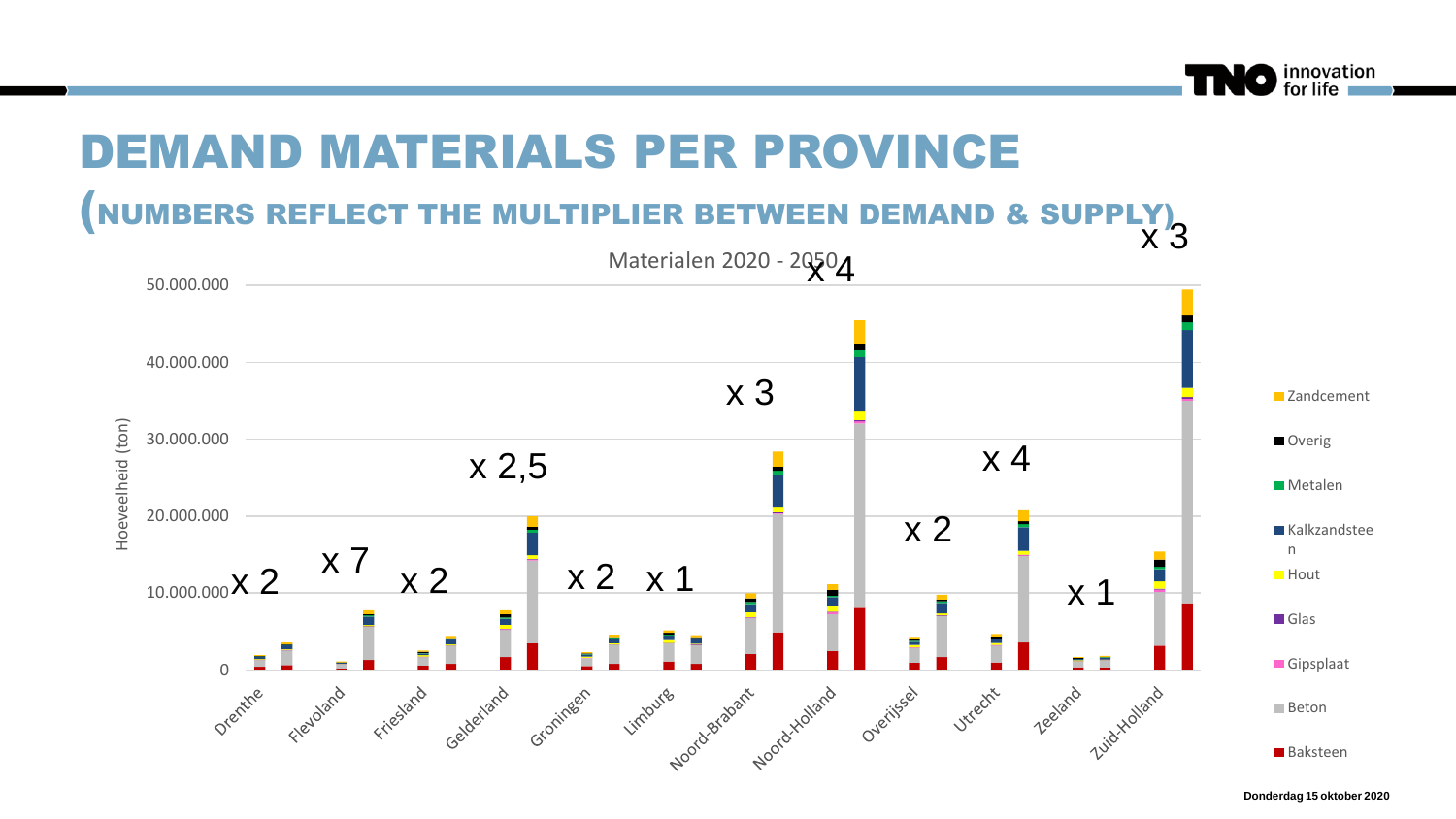

#### SUPPLY SECUNDARY MATERIALS ZH 2020-2050



Secundair.materiaal in Zuid-Holland, in tonnen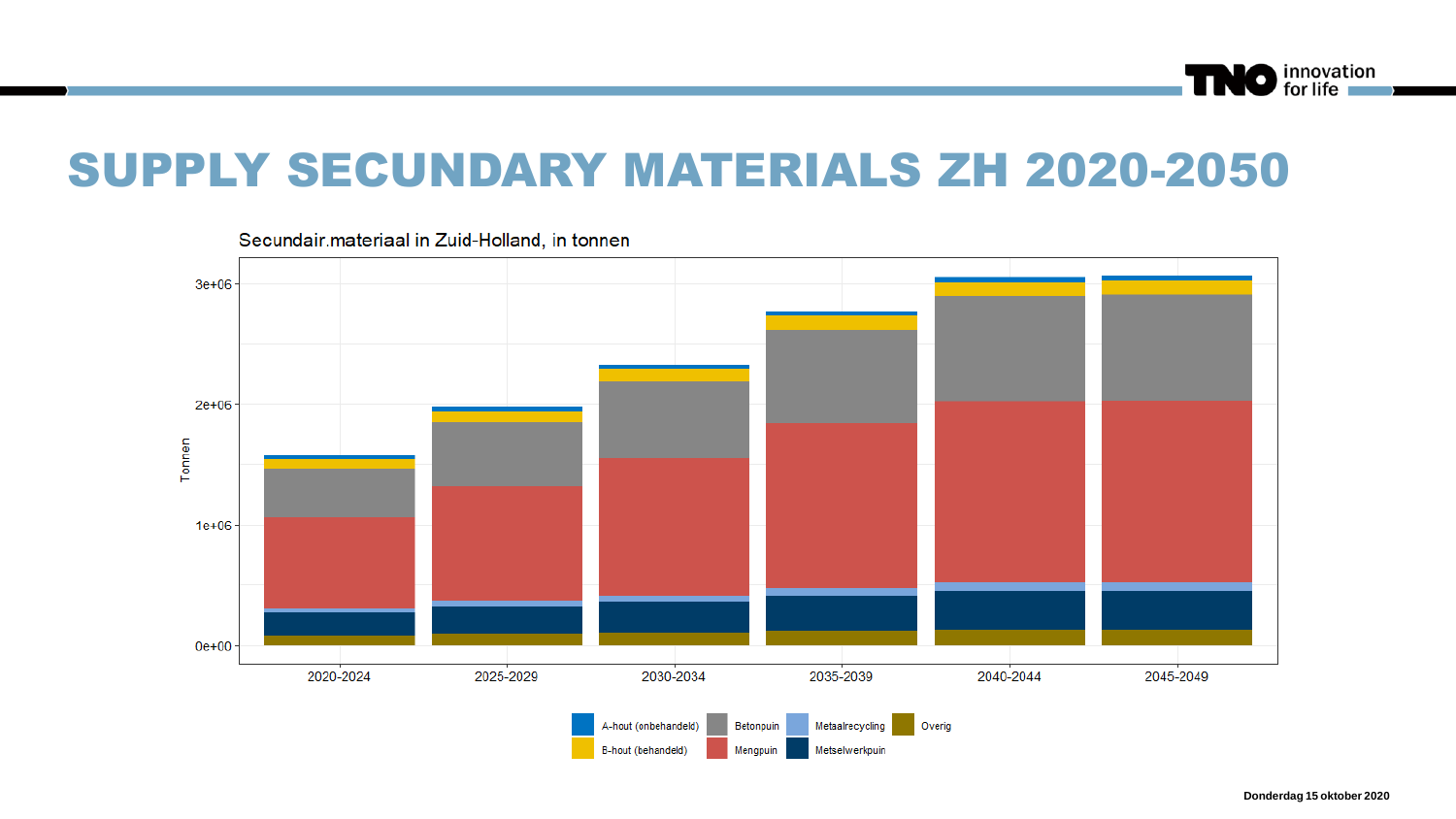#### **SUPPLY** SECUNDARY MATERIALS 2020 -2050 FOR CITIES DEN HAAG, ROTTERDAM IN RELATION TO PROVINCE Z-H AS A WHOLE



-hout (onbehandeld)

B-bout (behandeld)



(aairecycling (niet roestvrij)

**Infaairecycling**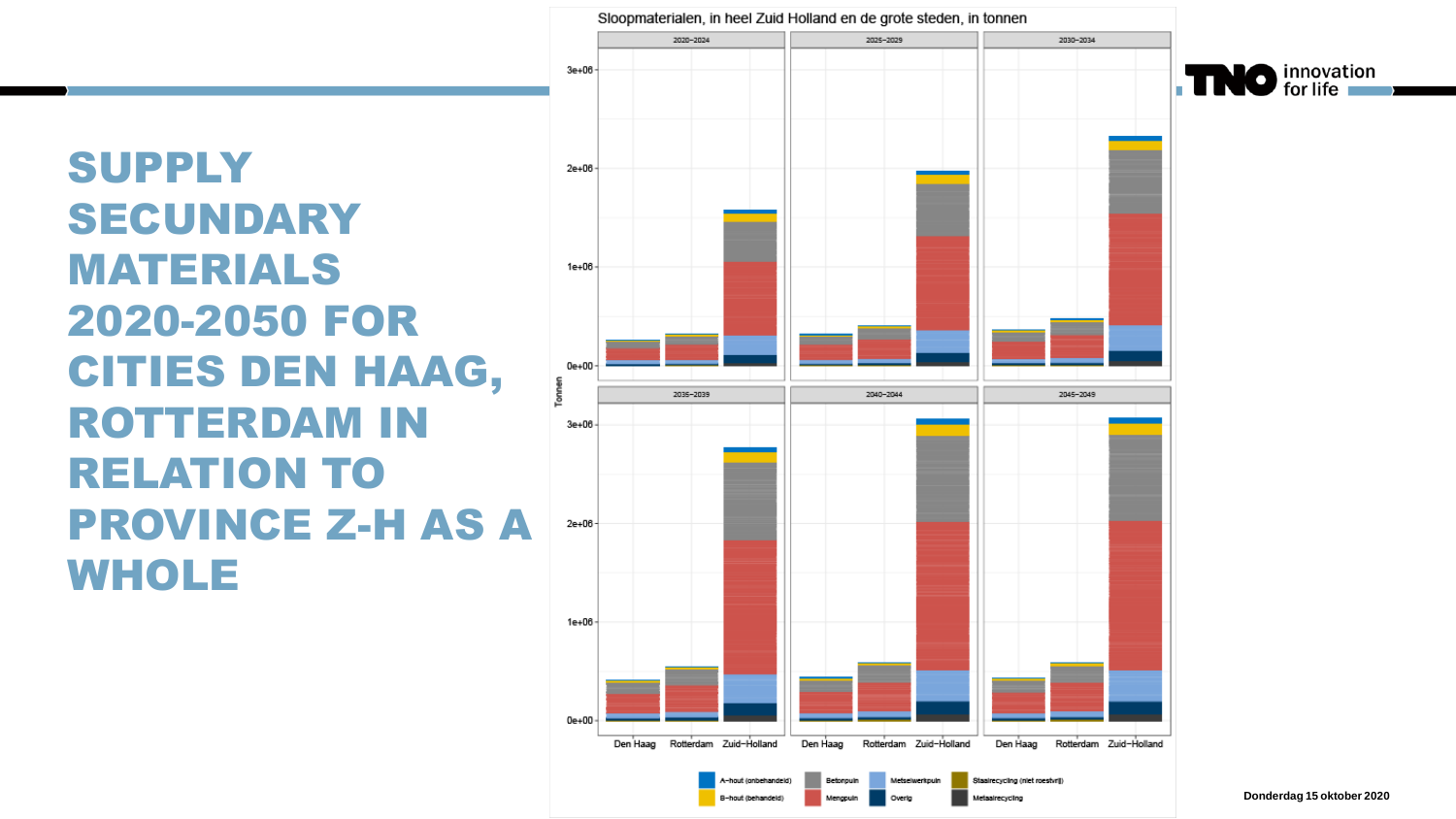#### NO innovation

#### HOUSING CONSTRUCTION: TOTAL SUPPLY (CDW) AND DEMAND FOR BUILDING MATERIALS IN THE NETHERLANDS BETWEEN 2020 EN 2050



**Donderdag 15 oktober 2020**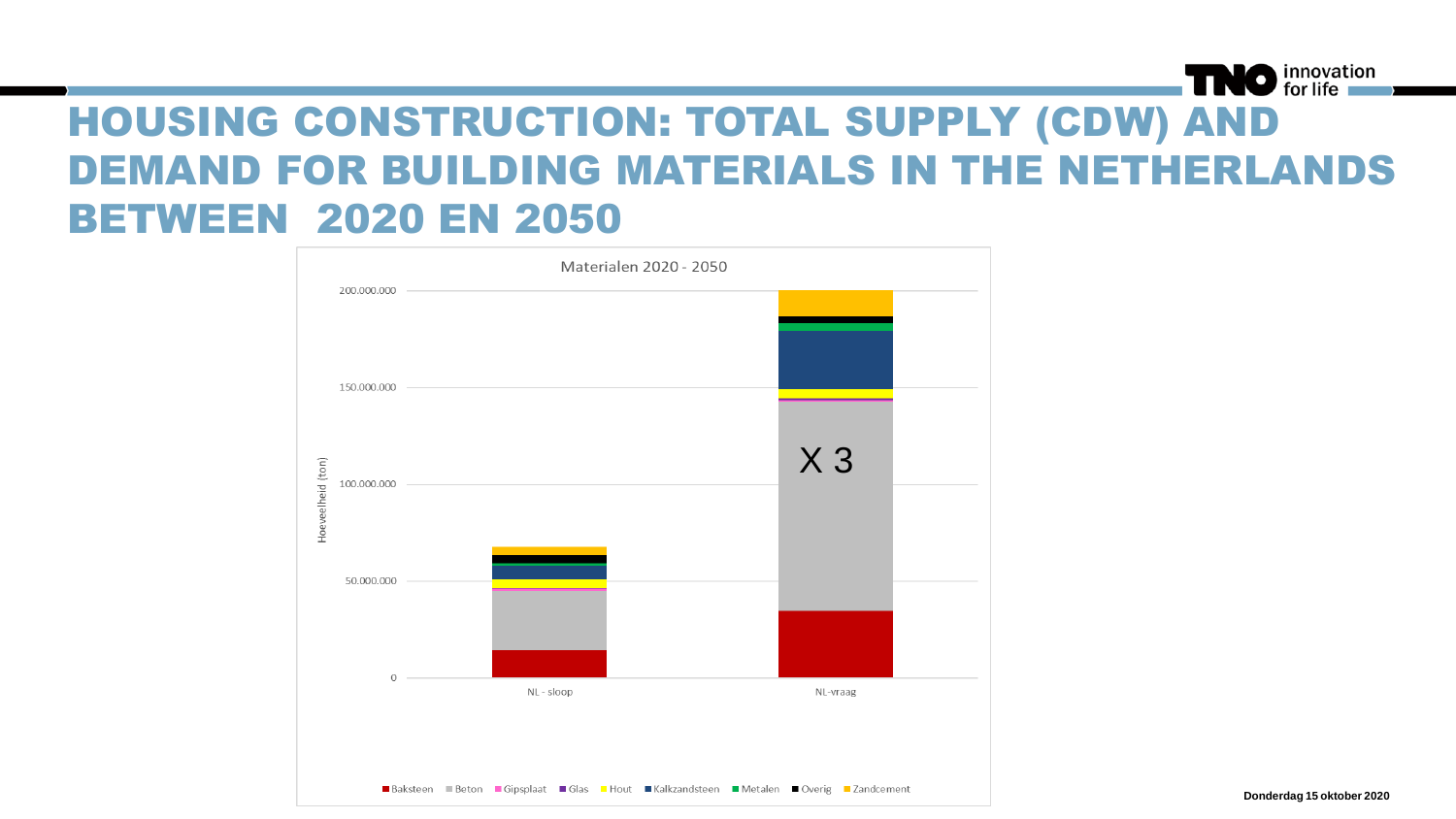

### CONCLUSIONS SUPPLY – DEMAND

- **Mismatch in most of our provinces and thus in NL**
- Need for Re-use and Re-cycling locally; but also necessary on a national level
- **Circular design & choice in materials important**
- Re-fuse is first R on the R-ladder
- Need for different designs, building systems, solutions, materials, tender procedures, but also lifetime expansion!
- Bio-based is upcoming  $\rightarrow$  presentation Wouter Moorlag (TNO)